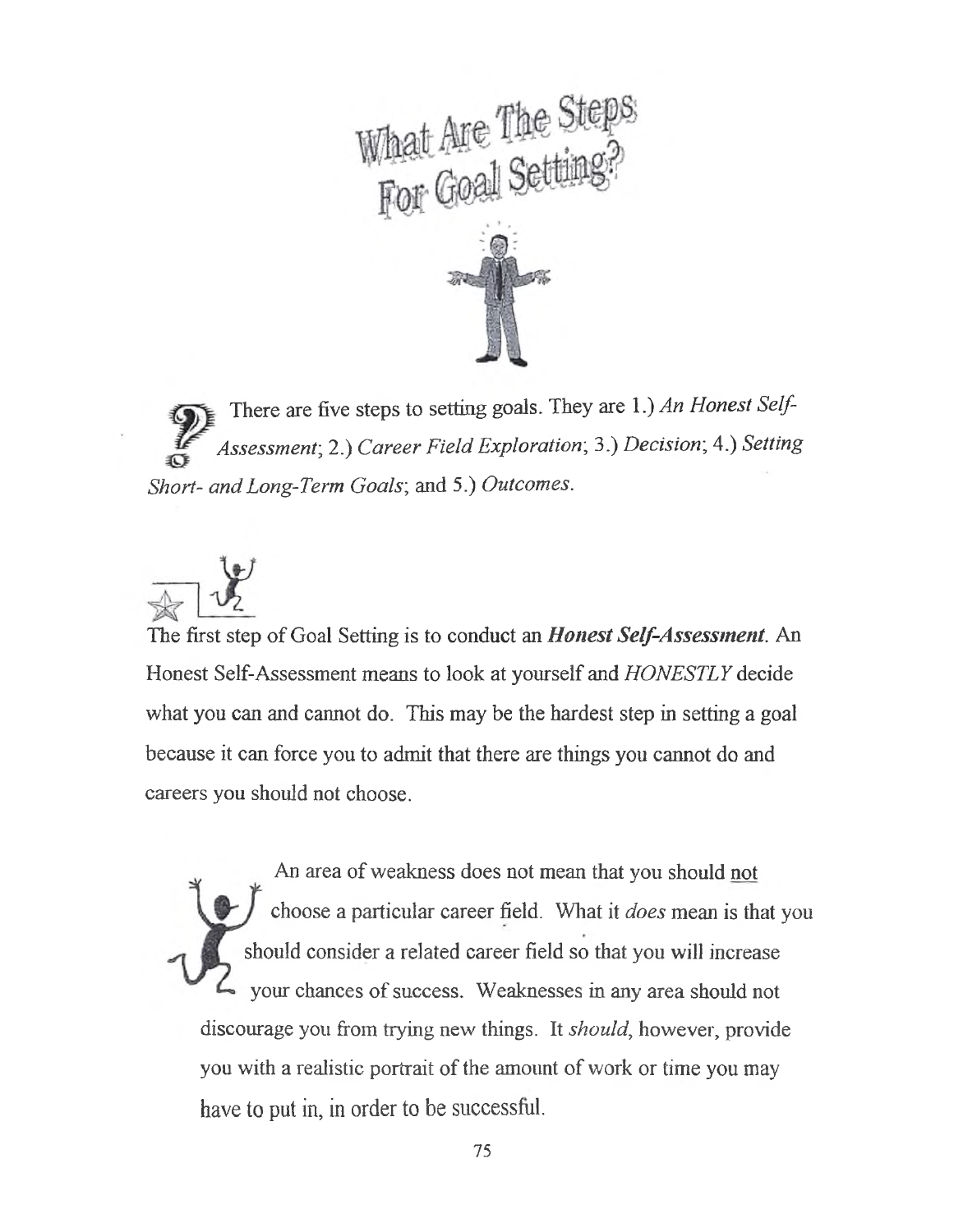

The fifth step of Goal Setting is your *Outcomes.* Each positive outcome should mark the completion of a Short-Term Goal or satisfy the prerequisite for its completion. As your Short-Term Goals are reached you move closer and closer to realizing your Ultimate Long-Term Goal.

How Do I Know I've Finished

You may never be finished. There are always new opportunities and experiences to explore. As long as you are on a path that you enjoy and are experiencing some success, you may keep on growing and setting new goals.

There may be obstacles along the way, but you should try to remain focused and persevere. These obstacles usually don't last. However, if they do, you can always create new short-term goals that allow you to work around them or change your long-term goal altogether.

New long-term goals will always emerge as you grow and mature. Don't be afraid to keep on revising and adding new goals. The limit of goal setting is ONLY reached when you are happy in what you are doing. Don't be afraid to trust your judgments and to rely on your experience. Don't be afraid to ask questions of those around you who have more experience than you.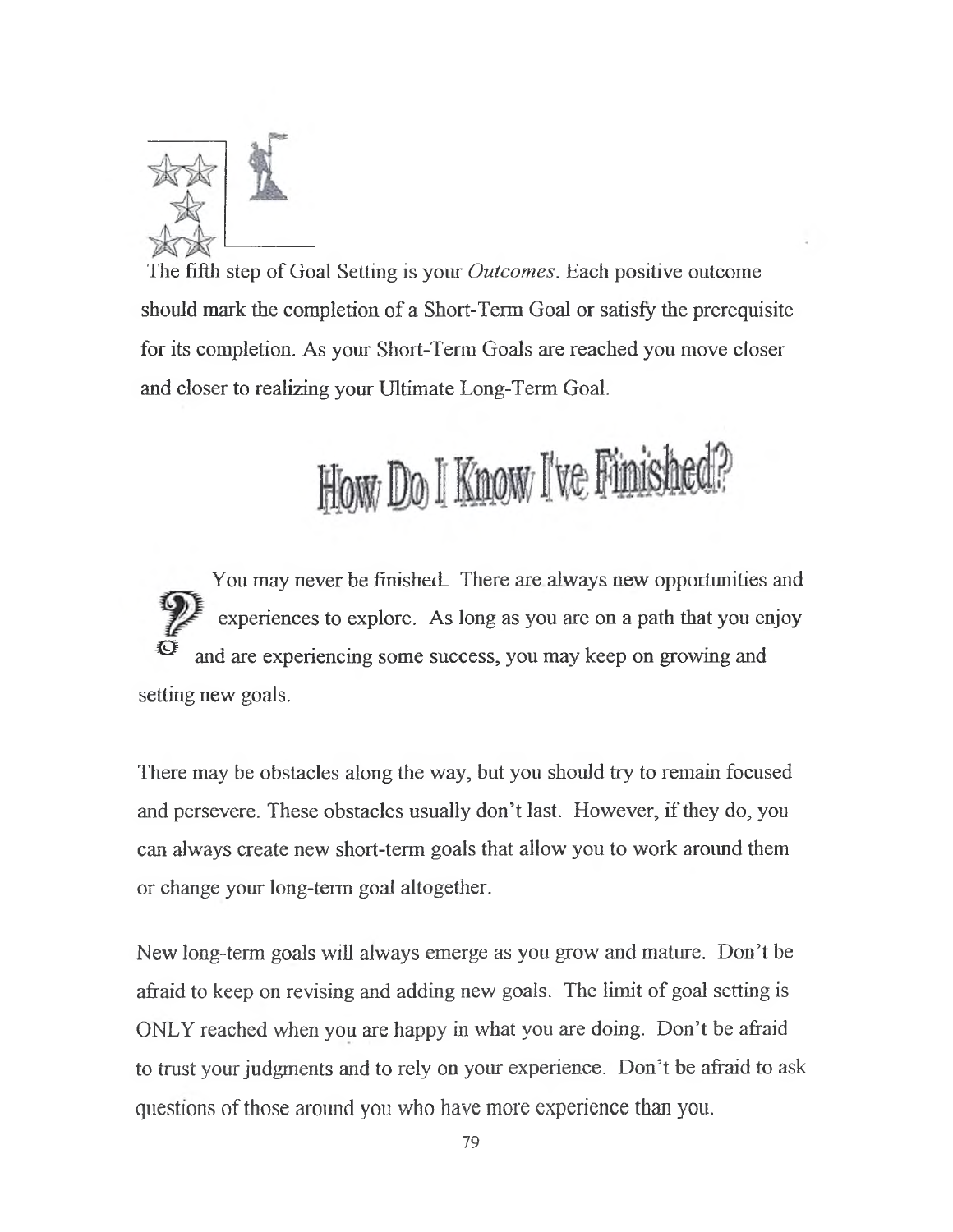# *Terminology*

Look up the definitions for the following words, then place the correct Word in the sentences below.

| Achieve -<br><u> 1999 - James Alexander, Amerikaansk politiker († 1908)</u>                                                         |  |
|-------------------------------------------------------------------------------------------------------------------------------------|--|
| <u> 2000 - Jan Barnett, mars et al. (b. 1989)</u>                                                                                   |  |
| Ordered -                                                                                                                           |  |
| Short - term goals -                                                                                                                |  |
| <u> 1990 - Jan Barbara (j. 1980).</u><br>1900 - Jan Barbara (j. 1900).                                                              |  |
|                                                                                                                                     |  |
| <u> 1986 - Andrea Station (b. 1986), andrea Station (b. 1986), andrea Station (b. 1986), andrea Station (b. 1986)</u><br>$Honest -$ |  |
|                                                                                                                                     |  |
| Maximized -                                                                                                                         |  |
| <u> 1950 - Jan Barat, Amerikaansk politiker († 1901)</u>                                                                            |  |
|                                                                                                                                     |  |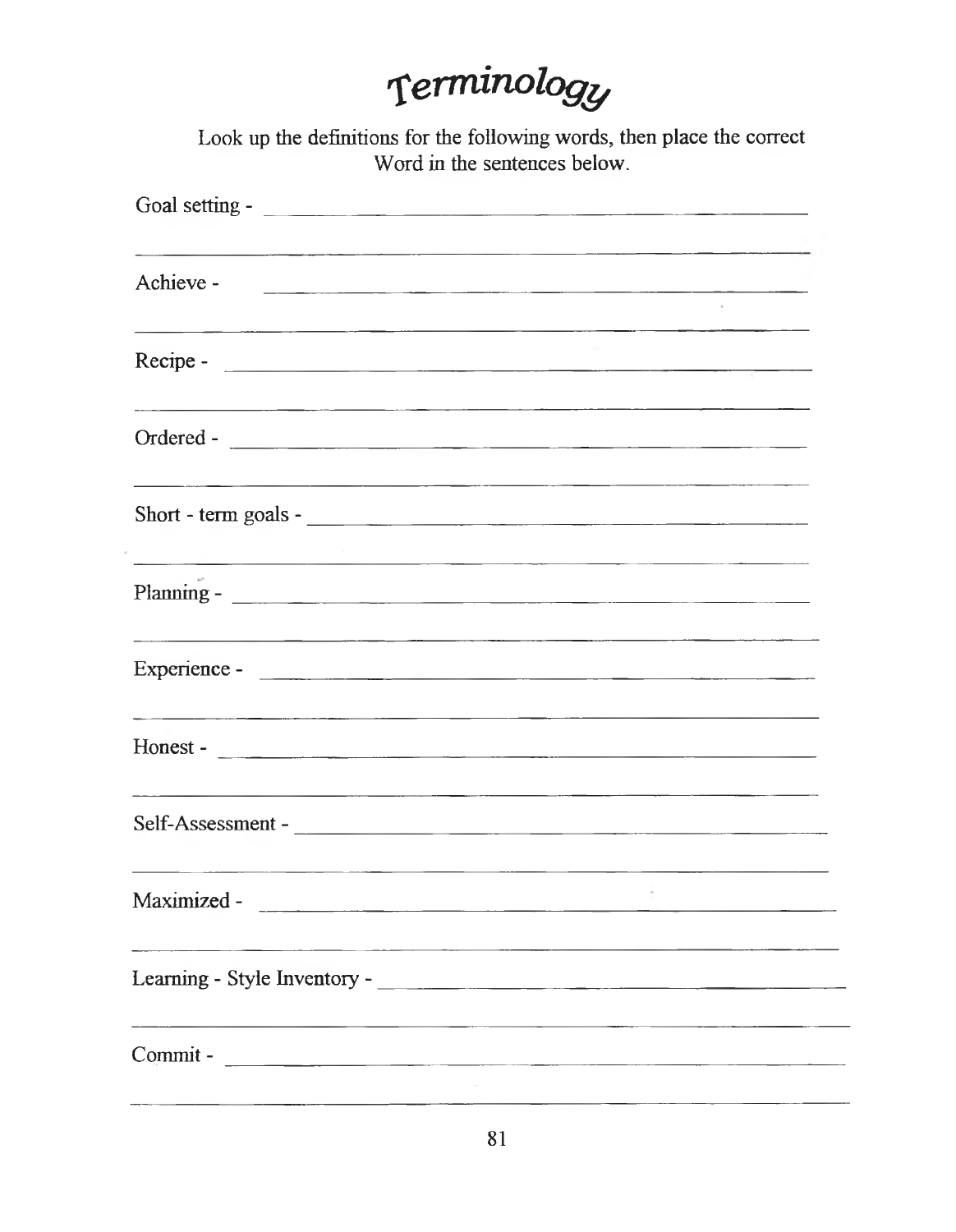

Look up the definitions for the following words, then use the correct Word in the sentences below.

| <u> 1980 - Jan James Samuel (f. 1980)</u>                                                                                                                                                                                                                                                                                                              |                                                               |
|--------------------------------------------------------------------------------------------------------------------------------------------------------------------------------------------------------------------------------------------------------------------------------------------------------------------------------------------------------|---------------------------------------------------------------|
|                                                                                                                                                                                                                                                                                                                                                        |                                                               |
|                                                                                                                                                                                                                                                                                                                                                        |                                                               |
|                                                                                                                                                                                                                                                                                                                                                        |                                                               |
| Assessment - <u>Contact of the contact of the contact of the contact of the contact of the contact of the contact of the contact of the contact of the contact of the contact of the contact of the contact of the contact of th</u>                                                                                                                   |                                                               |
| <u> 1980 - Jan James James James James James James James James James James James James James James James James J</u><br>Requirement - Contact the Contact of the Contact of the Contact of the Contact of the Contact of the Contact of the Contact of the Contact of the Contact of the Contact of the Contact of the Contact of the Contact of the C |                                                               |
| Skills - <u>Skills - Skills - Skills - Skills - Skills - Skills - Skills - Skills - Skills - Skills - Skills - Skills - Skills - Skills - Skills - Skills - Skills - Skills - Skills - Skills - Skills - Skills - Skills - Skill</u>                                                                                                                   |                                                               |
| <u> 1980 - An Aonaichte ann an Cathair ann an Cathair ann an Cathair ann an Cathair an C</u><br>Realization - Contact the Contact of the Contact of the Contact of the Contact of the Contact of the Contact of the Contact of the Contact of the Contact of the Contact of the Contact of the Contact of the Contact of the C                         |                                                               |
|                                                                                                                                                                                                                                                                                                                                                        |                                                               |
| Modified - The Commission of the Commission of the Commission of the Commission of the Commission of the Commission of the Commission of the Commission of the Commission of the Commission of the Commission of the Commissio                                                                                                                         | <u> 1989 - Johann John Stone, meil in der Stone (d. 1989)</u> |
|                                                                                                                                                                                                                                                                                                                                                        |                                                               |

 $\sim$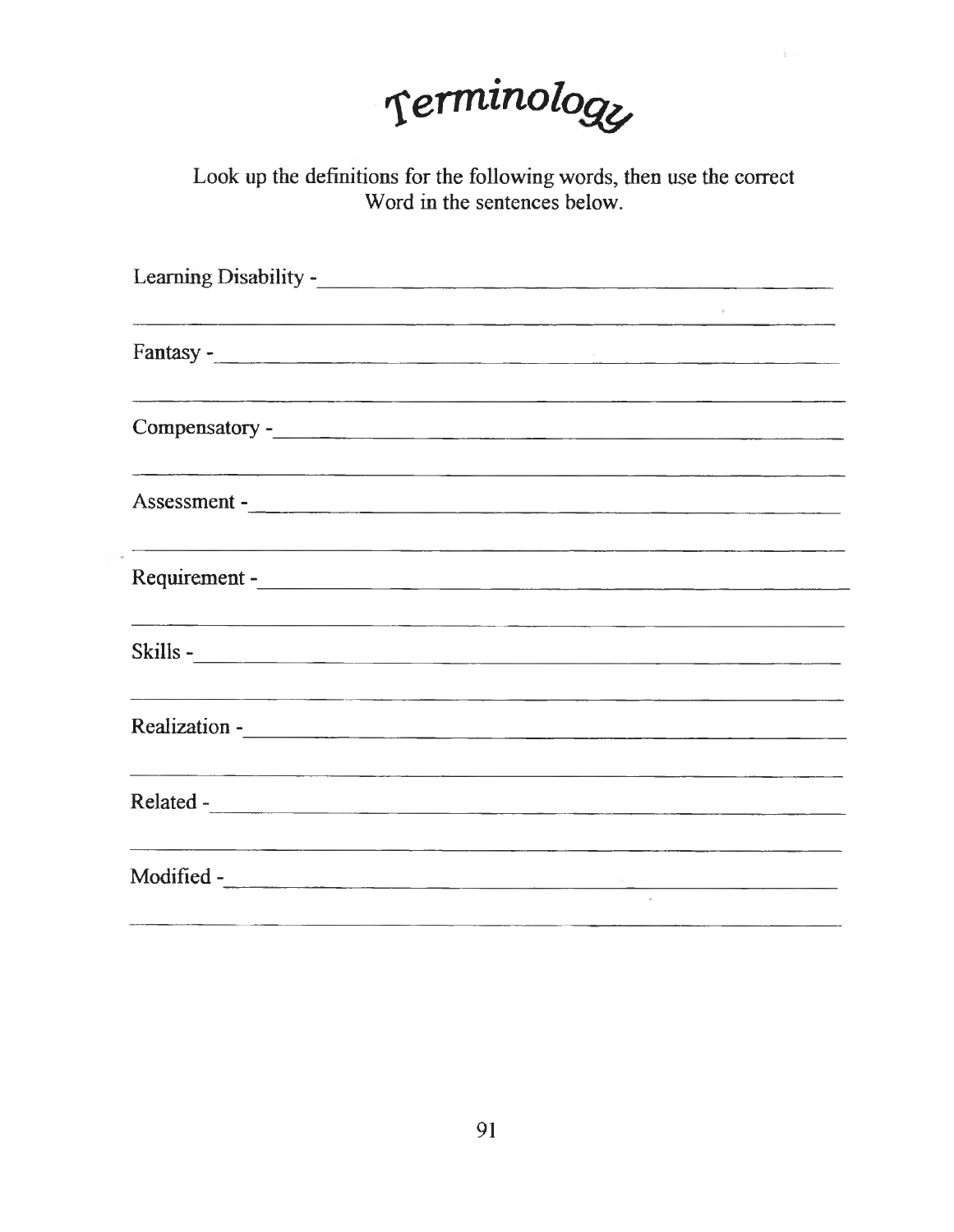- 1. The things that we want to accomplish in the immediate future are considered our
- 2. In order to successfully bake a cake for the first time, we would need to have a set of  $\sim$
- 3. When we take a good look at ourselves with regard to our strengths and weaknesses, we are making a true \_\_\_\_\_\_\_\_\_\_\_\_\_\_\_\_\_\_\_\_\_ of ourselves.
- 4. If we work to our greatest potential, we can say that we have our greatest abilities.
- 5. The vocational inventory that helps to determine the best way that we learn is called the  $\qquad \qquad$
- 6. To dedicate oneself to a cause is said to \_\_\_\_\_\_\_\_\_\_\_\_\_\_\_\_\_\_\_\_ to something.

7. If we are sincere and truthful, we can say that we are being

- 8. What we have done in our life is said to be our \_\_\_\_\_\_\_\_\_\_\_\_\_\_\_\_.
- 9. When the steps of a goal are planned, the events will happen in an sequence.
- 10. Determining what we want to achieve and when we will do it is the process of  $\qquad \qquad$

11. Arranging our goals in an order is called\_\_\_\_\_\_\_\_\_\_\_\_\_\_\_\_\_\_\_\_\_\_\_.

12.In order to successfully complete our education, we must

satisfactory grades in our courses.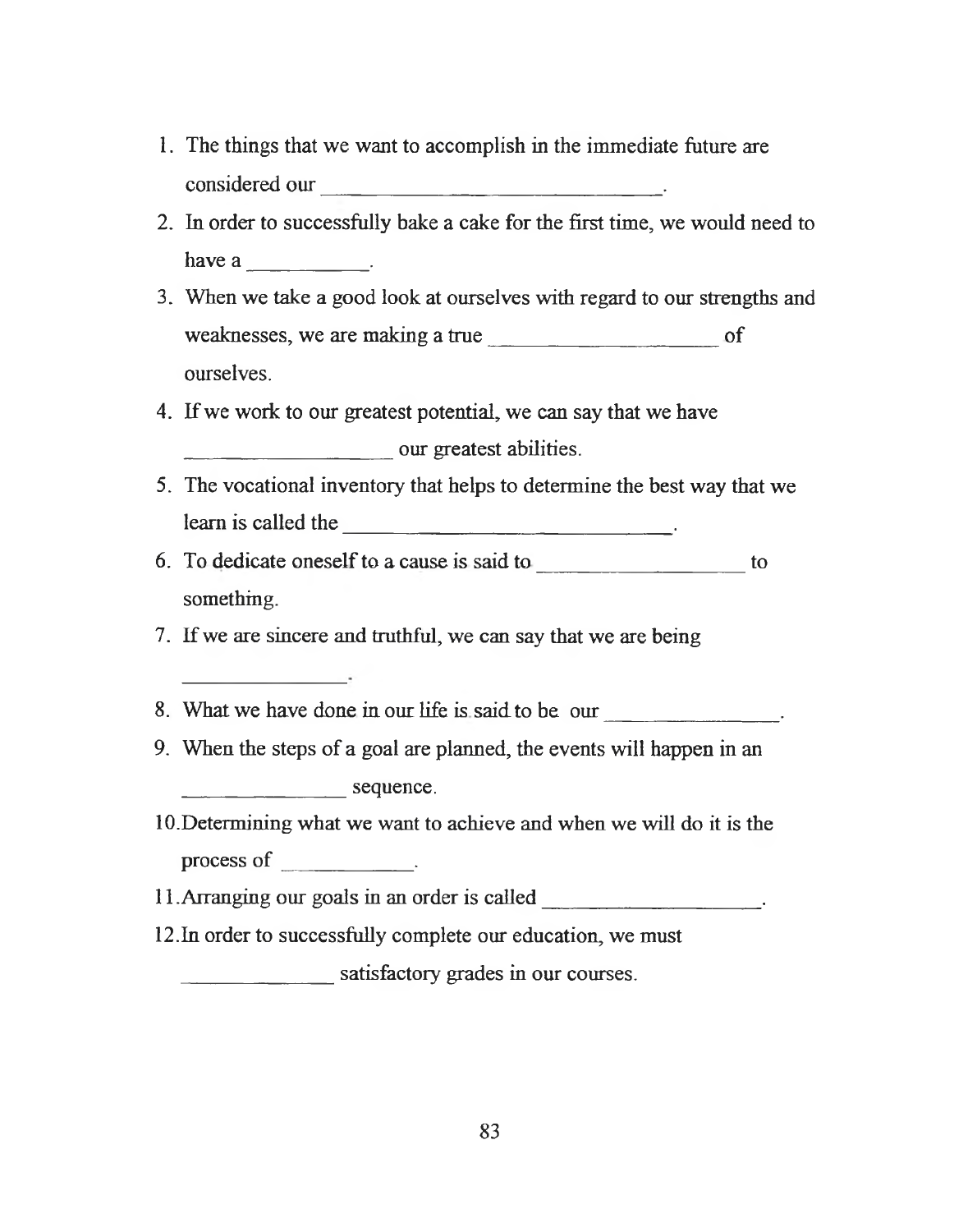

Our future exists in each one of us NOW, in the form of our ideals, hopes, duties, tasks, plans, unrealized potentials, missions, fate, and destiny. What we want from the future influences the decisions we make today.

The following exercise is designed to help you increase your awareness of future aspirations and goals, to clarify how we can use our sense of the future to affect the decisions we make today.

#### 20 THINGS I WANT TO DO BEFORE I DIE

#### TWO PLACES YOU WANT TO GO TO.

**1**.

**2**.

#### A PERSON YOU HOPE TO MEET.

3.

#### TWO JOBS OR TASK YOU WANT TO FINISH

- 4.
- 5.

#### TWO PIECES OF UNFINISHED BUSINESS WITH PEOPLE YOU WANT TO FINISH.

6. 7.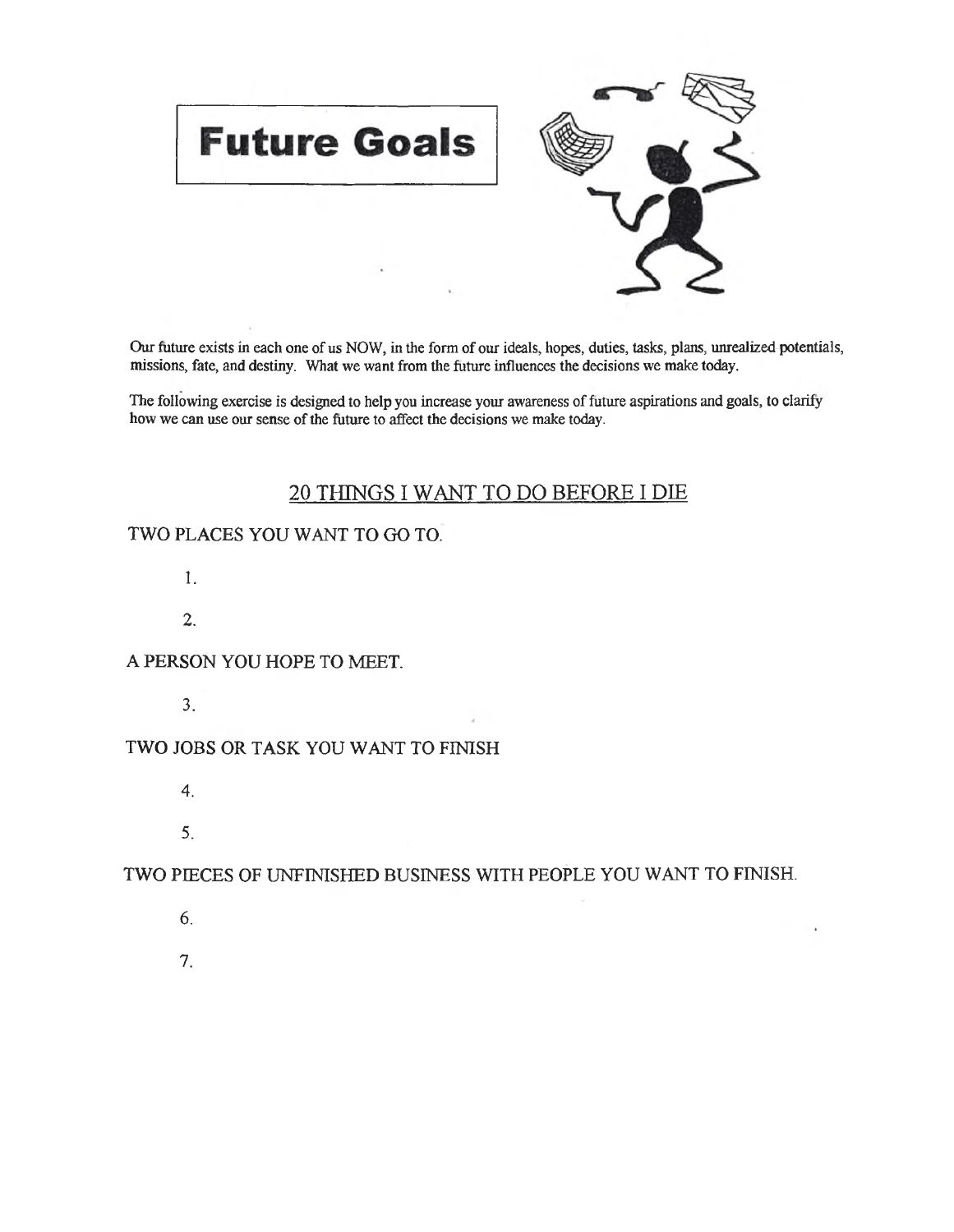8.

9.

#### SOMETHING THAT YOU WOULD LIKE TO LEARN

10.

#### A SKILL YOU WANT TO IMPROVE.

11.

#### A BOOK YOU WANT TO READ OR RE-READ.

12.

#### MAKE YOUR OWN. FOR IDEAS, THINK OF EDCATIONAL GOALS, FAMILY RELAYED GOALS, PERSONAL GROWTH GOALS, CAREER AND WORK-RELATED GOALS, LEISURE TIME GOALS, LONG-RANGE LIFE GOALS.

 $\sim$ 

 $\mathcal{A} \subset \mathcal{A}$ 

 $\sim$ 

 $\langle 2, 4 \rangle$ 

 $\sim$ 

and the company of the com-

- 13.
- 14.
- 15.
- 16.
- 17.
- 18.
- 19.
- 20.